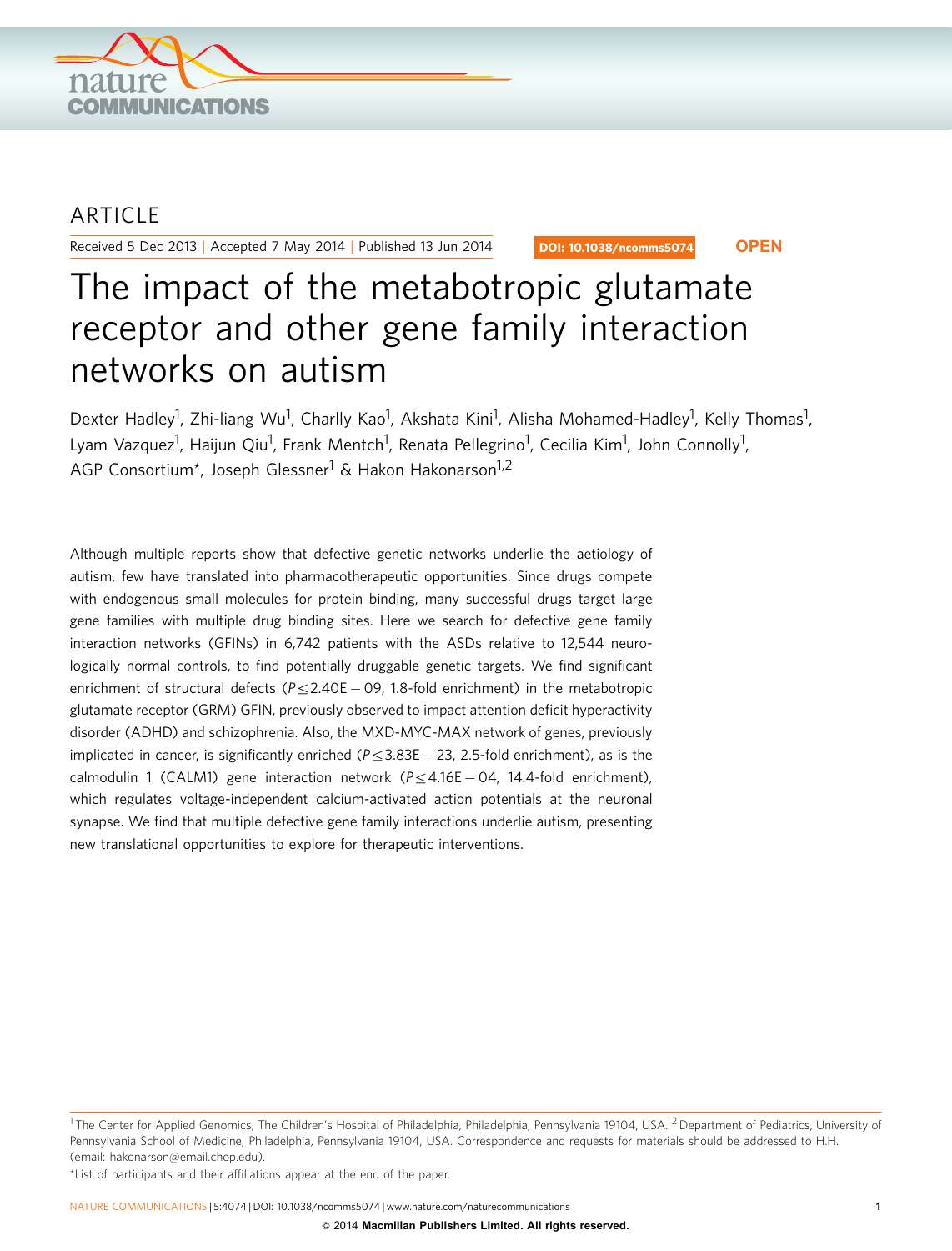he autism spectrum disorders (ASDs) represent a group of highly heritable childhood neuropsychiatric disorders characterized by a variable phenotypic spectrum of neurodevelopmental deficits of impaired socialization, reduced communication and restricted, repetitive, or stereotyped beha-viour<sup>[1](#page-6-0)</sup>. ASDs are four times more common in boys<sup>2,3</sup>, and the most recent prevalence estimates across the United States range from  $1\%$ <sup>[4](#page-6-0)</sup> to  $2\%$ <sup>5</sup>, although a recent study reported a prevalence as high as 2.6% in a general school-aged population in South Korea<sup>6</sup>. The ASDs have an estimated heritability as high as  $90\%$ <sup>7</sup> based on data on monozygotic twin concordance studies $8-10$ , whereas recent estimates of the sibling recurrence risk range from 19% to 22%[11,12](#page-6-0).

Despite being highly heritable, the vast majority of family studies suggest that the ASDs do not segregate as a simple Mendelian disorder, but rather display clinical and genetic heterogeneity consistent with a complex trait<sup>13</sup>. Indeed, recent studies estimate that the ASDs may comprise up to 400 distinct genetic and genomic disorders that phenotypically converge<sup>14,15</sup>. Common variants such as single-nucleotide polymorphisms seem to contribute to ASD susceptibility, but, taken individually, their effects appear to be small<sup>16</sup>. However, there is increasing evidence that the ASDs can arise from rare or 'private' highly penetrant mutations that segregate in families but are less generalizable to the general population<sup>17–19</sup>. Many genes implicated thus far, which are involved in chromatin remodelling, metabolism, mRNA translation and synaptic function, seem to converge in common pathways or genetic networks affecting neuronal and synaptic homeostasis<sup>[16](#page-6-0)</sup>.

Such remarkable phenotypic and genotypic heterogeneity when coupled to the private nature of mutations in the ASDs has hindered identification of new genetic risk factors with therapeutic potential. However, it is noteworthy that many of the rare gene defects implicated in the ASDs belong to gene families. For instance, rare defects impacting multiple members of both the post-synaptic neuroligin (NLGN) gene family<sup>[20](#page-6-0)</sup> as well as their pre-synaptic neurexin molecular-interacting partners<sup>[21,22](#page-6-0)</sup> have long been reported in patients with ASDs. In addition, a number of other defective gene families with important functional roles have subsequently been well-characterized including ubiquitin conjugation<sup>23</sup>, gamma-aminobutyric acid receptor signalling<sup>24-27</sup> and cadherin/protocadherin cell junction proteins<sup>[28](#page-6-0)</sup> in the brain. Furthermore, multiple defects in voltage-gated calcium channels have been found in schizophrenia[29](#page-6-0), and a defective network of metabotropic glutamate (GRM) receptor signalling was found in both  $ADHD^{30}$  $ADHD^{30}$  $ADHD^{30}$  and schizophrenia<sup>[31–36](#page-6-0)</sup>, two neuropsychiatric disorders that are highly coincident with the ASDs. Also, the vast majority of significant defective genes identified from recent whole-exome sequences belong to gene families $17-19$ .

Many studies have found defective genetic networks in the  $ASDs<sup>21,23,37-40</sup>$  (see [ref. 16](#page-6-0) for review), and we complement these in this work by uncovering new networks and implicating specific defective gene families that may be enriched for novel potential therapeutic targets. Drug-binding sites on proteins usually exist out of functional necessity<sup>33</sup>, and gene families derive from gene duplication events that present additional binding sites for a given drug to exert its effects. Most successful drugs achieve their activity by competing for a binding site on a protein with an endogenous small molecule<sup>41</sup>; therefore, many successful pharmacologic gene targets are within large gene families. Indeed, nearly half of the pharmacologic gene targets fall into just six gene families: G-protein-coupled receptors (GPCRs), serine/threonine and tyrosine protein kinases, zinc metallopeptidases, serine proteases, nuclear hormone receptors and phosphodiesterases<sup>[41](#page-7-0)</sup>. Moreover, many large gene families

are localized to pre- and post synaptic neuronal terminals to coordinate the highly complex and evolutionarily conserved process of neurotransmission<sup>[42](#page-7-0)</sup>, which is thought to be compromised to varying degrees in the autistic brain<sup>43</sup>. Therefore, we hypothesize that we may select more druggable targets for the ASDs by enriching for defective interaction networks defined by gene families.

Here we perform a large genome-wide association study (GWAS) of structural variants that disrupt gene family protein interaction networks in patients with autism. We find multiple defective networks in the ASDs, most notably rare copy-number variants (CNVs) in the metabotropic glutamate receptor (mGluR) signalling pathway in 5.8% of patients with the ASDs. Defective mGluR signalling was found in both ADHD<sup>30</sup> and schizophrenia<sup>31–36</sup>, two common neuropsychiatric disorders that are highly coincident with the ASDs. Furthermore, we find other attractive candidates such as the MAX dimerization protein (MXD) network that is implicated in cancer, and a Calmodulin 1 (CALM1) gene interaction network that is active in neuronal tissues. The numerous defective gene family interactions we find to underlie autism present many novel translational opportunities to explore for therapeutic interventions.

### Results

To identify and comprehensively characterize defective genetic networks underlying the ASDs, we performed a large-scale genome association study for copy-number variation (CNVs) enriched in patients with autism. By combining the affected cases from previously published large ASD studies<sup>[21,23,28,44](#page-6-0)</sup> with more recently recruited cases from the Children's Hospital of Philadelphia, we executed one of the largest searches for rare pathogenic CNVs in ASDs to date. In sum, 6,742 genotyped samples from patients with the ASDs were compared with those from 12,544 neurologically normal controls recruited at The Children's Hospital of Philadelphia (CHOP).

These cases were each screened by neurodevelopmental specialists to exclude patients with known syndromic causes for autism. Genotyping was performed at CHOP for the vast majority of the ASD cases as well as all the controls. After cleaning the data to remove sample duplicates and performing standard QC for CNVs, we first inferred the continental ancestry of 5,627 affected cases and 9,644 disease-free controls using a training set defined by populations from HapMap 3 [\(ref. 45](#page-7-0)) and the Human Genome Diversity Panel<sup>[46](#page-7-0)</sup> ([Table 1](#page-2-0)). Using this QC criteria, we estimated that the sensitivity and specificity of calling CNVs is  $\sim$  70% and 100%, respectively, across 121 different genomic regions assayed by PCR (Methods). Across all ethnicities, there was an increased burden of CNVs in cases versus controls, a statistically significantly difference ( $P \le 0.001$ ) in the larger European (63.3 versus 54.5 Kb, respectively) and African-derived (70.4 versus 48.0 Kb, respectively) populations.

We then searched for pan-ethnic CNV regions (CNVRs) discovered in the European-derived data set (4,602 cases versus 4,722 controls;  $P \le 0.0001$  by Fisher's exact test) and replicated in an independent ASD data set of African ancestry (312 cases versus  $4,169$  controls;  $P \le 0.001$  by Fisher's exact test) with subsequent measurement of overall significance across the entire multi-ethnic discovery cohort (5,627 cases versus 9,644 controls) for maximal power ([Fig. 1](#page-2-0), [Table 2](#page-3-0)). On the basis of these selection criteria, two large well-known ASD risk loci emerged that harboured multiple duplications in the Prader Willi/Angelman syndrome (15q11–13) critical region, and multiple deletions were detected in the DiGeorge syndrome (22q11) critical region, albeit notably smaller than the 22q11 deletion syndrome. A third locus harbouring deletions in poly ADP-ribose polymerase family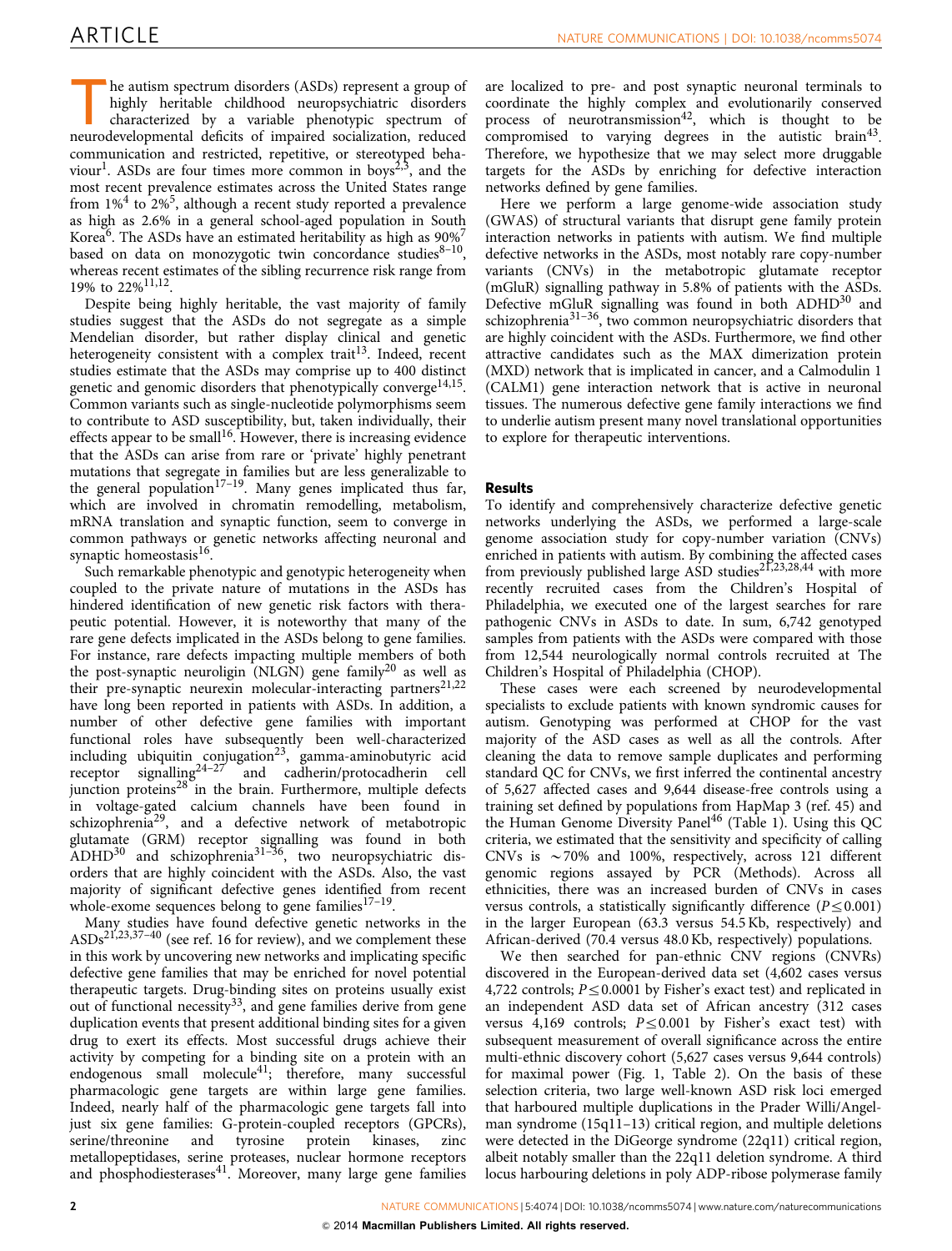<span id="page-2-0"></span>8 (PARP8) on chromosome 5q11 was also discovered. PARP8 was previously identified as associated with the ASDs in a Dutch population<sup>[47](#page-7-0)</sup>, but it has not previously been described for its pan ethnic distribution across European-derived and African-derived populations.

|           | Table 1   Distribtion of CNVs across samples and estimated |
|-----------|------------------------------------------------------------|
| ancestry. |                                                            |

| <b>Continental ancestry</b>                              | Case          | Control       | Total  |
|----------------------------------------------------------|---------------|---------------|--------|
| Europe<br>Number of samples<br>*CNV burden (Kb)          | 4,602<br>63.3 | 4,722<br>54.5 | 9,324  |
| Africa<br>Number of samples<br>*CNV burden (Kb)          | 312<br>70.4   | 4,169<br>48 O | 4,481  |
| America<br>Number of samples<br>CNV burden (Kb)          | 485<br>59.1   | 276<br>58.4   | 761    |
| Asia<br>Number of samples<br>CNV burden (Kb)             | 201<br>56.1   | 350<br>54.1   | 551    |
| Other<br>Number of samples<br>CNV burden (Kb)            | 27<br>51.5    | 127<br>49.4   | 154    |
| All Fthnicities<br>Number of samples<br>*CNV burden (Kb) | 5,627<br>63.0 | 9.644<br>51.7 | 15,271 |

 $C$ NV = copy-number variation. The table shows the distribution of cases, controls and  $C$ NV coverage across estimated continental ancestry. For groups of cases and controls across estimated ancestries, the table lists the numbers of subjects that passed quality control and their group-wise CNV burden, defined as the average span of CNVs in Kb for each group.  $*$ Statistically significant (P $\leq$ 0.01 by PLINK permutation test) differences in CNV burden are marked with an asterix(\*).

We examined the genetic interaction networks derived from gene families with members localized to the the Prader Willi/ Angelman syndrome (15q11-13) critical region, the DiGeorge syndrome (22q11) critical region, and the novel PARP8 (5q11) region using a method previously applied to  $ADHD^{30}$ ; however, hardly any of the most significant genes harbouring significant CNVRs clustered within gene families. Consequently, we broadened our search for gene family interaction networks (GFINs) and searched the entire genome for GFINs with CNVs enriched in autism. For every gene family, we defined a GFIN as the genetic interaction network spawned by its multiple duplicated members. We used standard HUGO<sup>[48](#page-7-0)</sup> gene names to define 1,732 GFINs across which we searched for enrichment of network defects associated with the ASDs. However, because there is an a priori excess of CNV burden in ASD cases over disease-free controls (Table 1), larger GFINs are expected to display significant enrichment of case defects by virtue solely of their increased size and complexity. Therefore, for each GFIN, we used a network permutation test of case enrichment across 1,000 random sets of networked genes to control for the GFIN size and complexity. With this approach, we robustly identified network defects associated with the ASDs by minimizing statistical artefact derived from any a priori excessive CNV burden in cases over controls, as well as other unknown biases that may be inherent in the human interactome data $49-51$  that we mined.

Out of 1,732 GFINs, we used the network permutation test to rank 1,557 GFINs with defined CNVs for enrichment of genetic defects in the ASDs. Among the top GFINs [\(Table 3\)](#page-3-0) was the metabotropic glutamate receptor (mGluR) pathway defined by the GRM family of genes that impacts glutamatergic neurotransmission. The GRM family contains eight members, all of which were defined in the human interactome to cumulatively spawn a GFIN of 279 genes ([Fig. 2](#page-4-0)). Across this GFIN for the GRM family of genes, we found CNV defects in 5.8% of



Figure 1 | Significance of CNVRs by GWAS of ASDs in European-derived or African-derived populations. The Manhattan plots show the  $-\log10$ transformed P-value of association for each CNVR along the genome. Adjacent chromosomes are shown in alternating red and blue colours. The regions discovered in Europeans (P $\leq$ 0.0001) that replicated in Africans (P $\leq$ 0.001) are highlighted with black arrows labelled by chromosome band. GWAS of 4,634 cases versus 4,726 controls in Europeans is shown on top and GWAS of 312 cases versus 4,173 controls in Africans is shown below.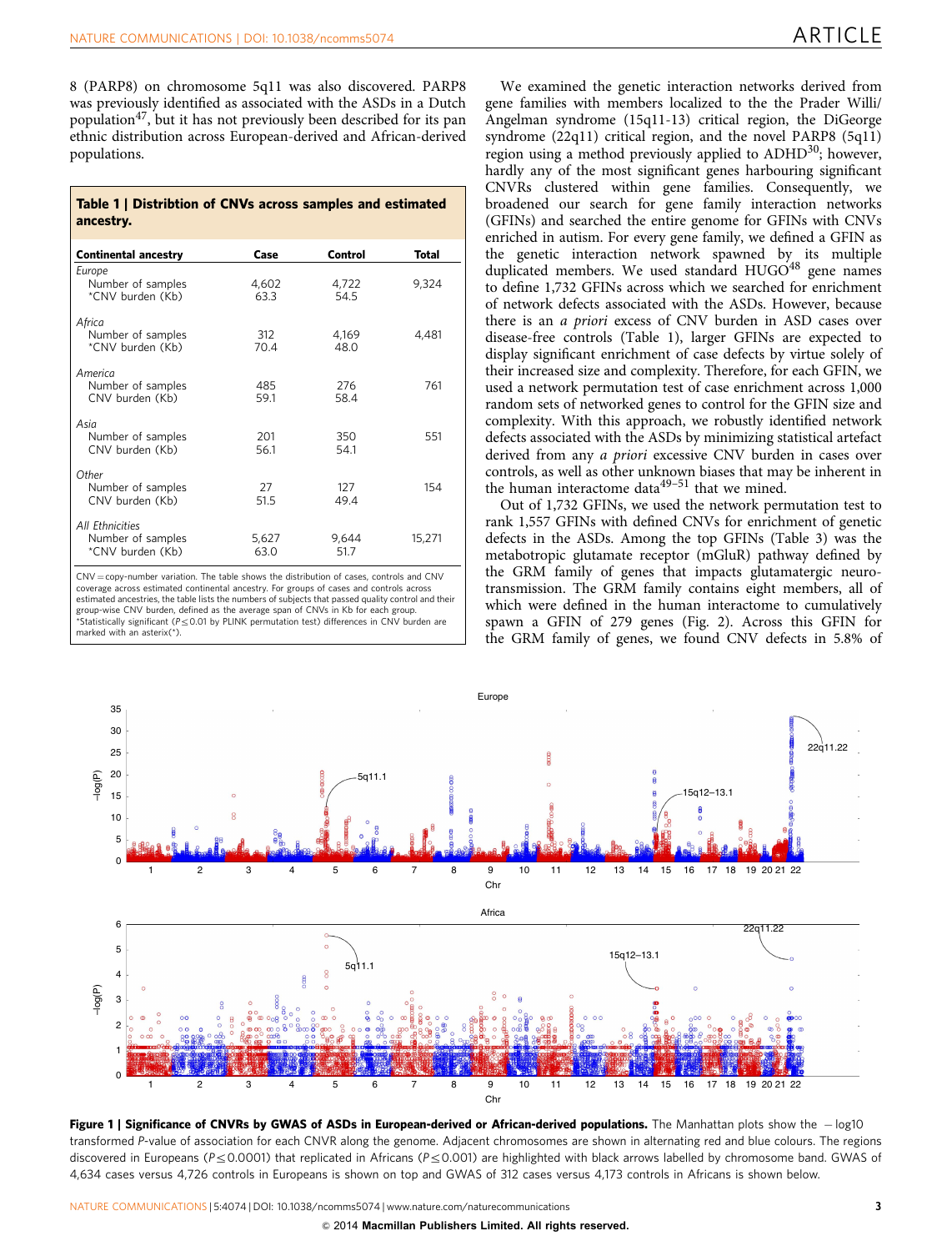<span id="page-3-0"></span>

| Table 2   Significant copy-number variable regions. |                |              |           |                      |                |                   |              |               |               |           |              |           |
|-----------------------------------------------------|----------------|--------------|-----------|----------------------|----------------|-------------------|--------------|---------------|---------------|-----------|--------------|-----------|
| <b>CNVR</b>                                         | Genes          | <b>Bands</b> | Size (Kb) | No. of<br><b>SNP</b> | No. of<br>Case | No. of<br>Control | All          | <b>Europe</b> |               |           | Africa       |           |
|                                                     |                |              |           |                      |                |                   | P-value      | <b>OR</b>     | P-value       | <b>OR</b> | P-value      | <b>OR</b> |
| del                                                 | <b>ZNF280B</b> | 22a11.22     | 53.4      | 13                   | 130            | Ω                 | $2.56E - 57$ | Inf           | $1.94E - 33$  | Inf       | $3.34E - 04$ | Inf       |
| del                                                 | *PARP8         | 5a11.1       | 47.7      | 8                    | 70             | 8                 | $2.76E - 22$ | 15.1          | $3.84E - 13$  | 12.0      | $2.69E - 06$ | 40.9      |
| dup                                                 | *GABRB3        | 15a12        | 49.0      | 20                   | 28             | Ω                 | $7.60E - 13$ | Inf           | $1.50E - 06$  | Inf       | $3.34E - 04$ | Inf       |
| dup                                                 | *GABRG3        | 15a12        | 135.3     | 13                   | 27             |                   | $3.72E - 11$ | Inf           | $1.60E - 0.5$ | 19.5      | $3.34E - 04$ | Inf       |
| dup                                                 | *HERC2         | 15g13.1      | 84.4      |                      | 24             | Ω                 | $4.12E - 11$ | Inf           | $6.17E - 06$  | Inf       | $3.34E - 04$ | Inf       |

 $C$ NVR = copy-number variable region; OR = odds ratio. The table shows CNVRs distinguishing cases from controls significant across both European-derived populations ( $P \le 0.0001$  by Fisher's exact test) and African-derived populations ( $P \le 0.001$ ). For each CNVR, the table lists the type (del or dup), the closest gene impacted, the chromosomal band, the approximate size of the defect (Kb), the number of contributing SNPs, the numbers of affected cases and controls, as well as P-value and odds ratio (OR) from Fisher's exact test for across all populations, and subsets of European-derived and African-derived populations.

\*Genes with an asterix (\*) harbour CNVRs that disrupt their exons of directly, while those without the asterix are located in the genomic region around the intergenic CNVRs.

#### Table 3 | Top gene family interaction networks discovered.

| <b>Gene family</b> |             | <b>Enriched genes</b> |                  | Cases |                  | <b>Controls</b> |                  | <b>Gene Network Association</b> |                   |                        |
|--------------------|-------------|-----------------------|------------------|-------|------------------|-----------------|------------------|---------------------------------|-------------------|------------------------|
| Name               | <b>Size</b> | No.                   | <b>Frequency</b> | No.   | <b>Frequency</b> | No.             | <b>Frequency</b> | $P_{\text{fisher}}$             | <b>Enrichment</b> | $\bm{P}_{\text{perm}}$ |
| <b>BRF</b>         | 2           | 242/326               | 0.742            | 567   | 0.123            | 370             | 0.078            | $3.30E - 13$                    | 1.65              | 0.040                  |
| <b>CCL</b>         | 24          | 108/144               | 0.75             | 231   | 0.05             | 129             | 0.027            | $5.62E - 09$                    | 1.88              | 0.008                  |
| <b>CCNT</b>        | 2           | 183/254               | 0.72             | 613   | 0.133            | 381             | 0.081            | $1.10E - 16$                    | 1.75              | 0.007                  |
| ELAVL              | 4           | 108/156               | 0.692            | 327   | 0.071            | 152             | 0.032            | $6.87E - 18$                    | 2.3               | 0.043                  |
| <b>ERCC</b>        |             | 263/369               | 0.713            | 836   | 0.182            | 560             | 0.119            | $7.67E - 18$                    | 1.65              | 0.035                  |
| <b>GRM</b>         | 8           | 124/181               | 0.685            | 265   | 0.058            | 153             | 0.032            | $2.40E - 09$                    | 1.82              | 0.043                  |
| GTF2H              | 5           | 152/223               | 0.682            | 391   | 0.085            | 233             | 0.049            | $3.21E - 12$                    | 1.79              | 0.049                  |
| KIAA               | 106         | 268/373               | 0.718            | 988   | 0.215            | 647             | 0.137            | $3.12E - 23$                    | 1.72              | 0.045                  |
| <b>KPNA</b>        |             | 256/367               | 0.698            | 560   | 0.122            | 369             | 0.078            | $1.26E - 12$                    | 1.63              | 0.028                  |
| <b>MXD</b>         | 3           | 52/64                 | 0.813            | 366   | 0.08             | 156             | 0.033            | $3.83E - 23$                    | 2.53              | 0.042                  |
| POU5F              |             | 94/130                | 0.723            | 293   | 0.064            | 131             | 0.028            | $2.96E - 17$                    | 2.38              | 0.041                  |
| <b>RAD</b>         |             | 218/309               | 0.706            | 535   | 0.116            | 339             | 0.072            | $9.68E - 14$                    | 1.7               | 0.042                  |
| SAP                | 4           | 111/150               | 0.74             | 274   | 0.06             | 151             | 0.032            | $9.61E - 11$                    | 1.92              | 0.040                  |
| SMAD               | 8           | 845/1,225             | 0.69             | 1,782 | 0.387            | 1.424           | 0.302            | $1.81E - 18$                    | 1.46              | 0.039                  |
| <b>SMARCC</b>      | 2           | 106/147               | 0.721            | 239   | 0.052            | 131             | 0.028            | 1.22E - 09                      | 1.92              | 0.043                  |
| SMC.               | 5           | 88/120                | 0.733            | 336   | 0.073            | 176             | 0.037            | $1.71E - 14$                    | 2.03              | 0.034                  |

The table shows significant gene family interaction networks (GFINs) by network permutation testing ( $P_{\text{perm}} \leq 0.05$ ) enriched for CNV defects across at least 5% of cases. The table lists the name and size of gene family tested, the number and frequency of network genes enriched in the second degree gene interaction network, the number and frequency of cases harbouring defects across the network, the number and frequency of controls harbouring defects across the network, the significance of association by Fisher's exact test, the enrichment of CNV defects in cases, and the significance of that<br>enrichment by 1,000 r

European-derived ASD cases (265/4,602) versus only 3% of ethnically matched controls (153/4,722), a 1.8-fold enrichment of frequency  $(P_{\text{Fisher}} \leq 2.40E - 09)$ . By 1,000 random network permutations, we found this excess of enrichment across cases in the mGluR pathway to also be statistically significant ( $P_{\text{perm}}$ )  $\leq$ 0.05). In addition, 69.2% (124/181) of the informative genes within our mGluR network showed an excess of CNVs among cases. However, the component genes that harbour the most significant CNVRs contributing to this overall network significance reveal that the duplicated mGluR genes themselves (GRM1, GRM3, GRM4, GRM5, GRM6, GRM7 and GRM8) fail to achieve significance individually, although there is a trend for an excess of CNV defects across a specific subset of mGluR receptors (GRM1, GRM3, GRM5, GRM7, GRM8) that is unique to cases (Supplementary Table 1).

Many large studies of CNVs implicate genes within the glutamatergic signaling pathway in the aetiology of the  $\widehat{ASDs}^{21,23,37-40}$ , and  $\widehat{SNP}^{52,53}$  $\widehat{SNP}^{52,53}$  $\widehat{SNP}^{52,53}$  and CNV duplications<sup>[54](#page-7-0)</sup> of GRM8 have been reported in association with the ASDs before in humans. Moreover, a recent functional study demonstrated that in mouse models of tuberous sclerosis and fragile X, two different forms of syndromic autism, the autistic phenotype was ameliorated by modulation of GRM5 in opposite directions for

each syndrome, which suggests that GRM5 functional activity is central in defining the axis of synaptopathophysiology in syndromic autism<sup>[55](#page-7-0)</sup>. Our GRM network findings implicate rare defects in mGluR signalling also contribute to the ASDs outside of fragile X and tuberous sclerosis, and we posit that functional mGluR synaptopathophysiology may be initiated from many dozens if not hundreds of defective genes within the mGluR pathway that may account for as much as 6% of the endophenotypes of the ASDs (Table 3).

In addition, we recently demonstrated the importance of mGluRs in ADHD<sup>30,56</sup>, a highly co-incident neuropsychiatric disorder within the autism spectrum. However, in contrast to ADHD where defects within the mGluR receptors themselves (GRMs) were among the most significant copy-number defects contributing to the overall network significance, we found that in the ASDs defects of component GRMs contributed only modestly to the overall significance of the mGluR pathway. Nonetheless, the defects within GRM1, GRM3, GRM5, GRM7 and GRM8 that we identified as unique to cases and thus enriched are the same GRMs we identified as being pathogenic in ADHD and may impact glutamatergic signalling.

Among the most highly ranked GFINs by permutation testing, the MAX dimerization protein (MXD) GFIN ( $P_{Fisher} \leq 3.83E-23$ ,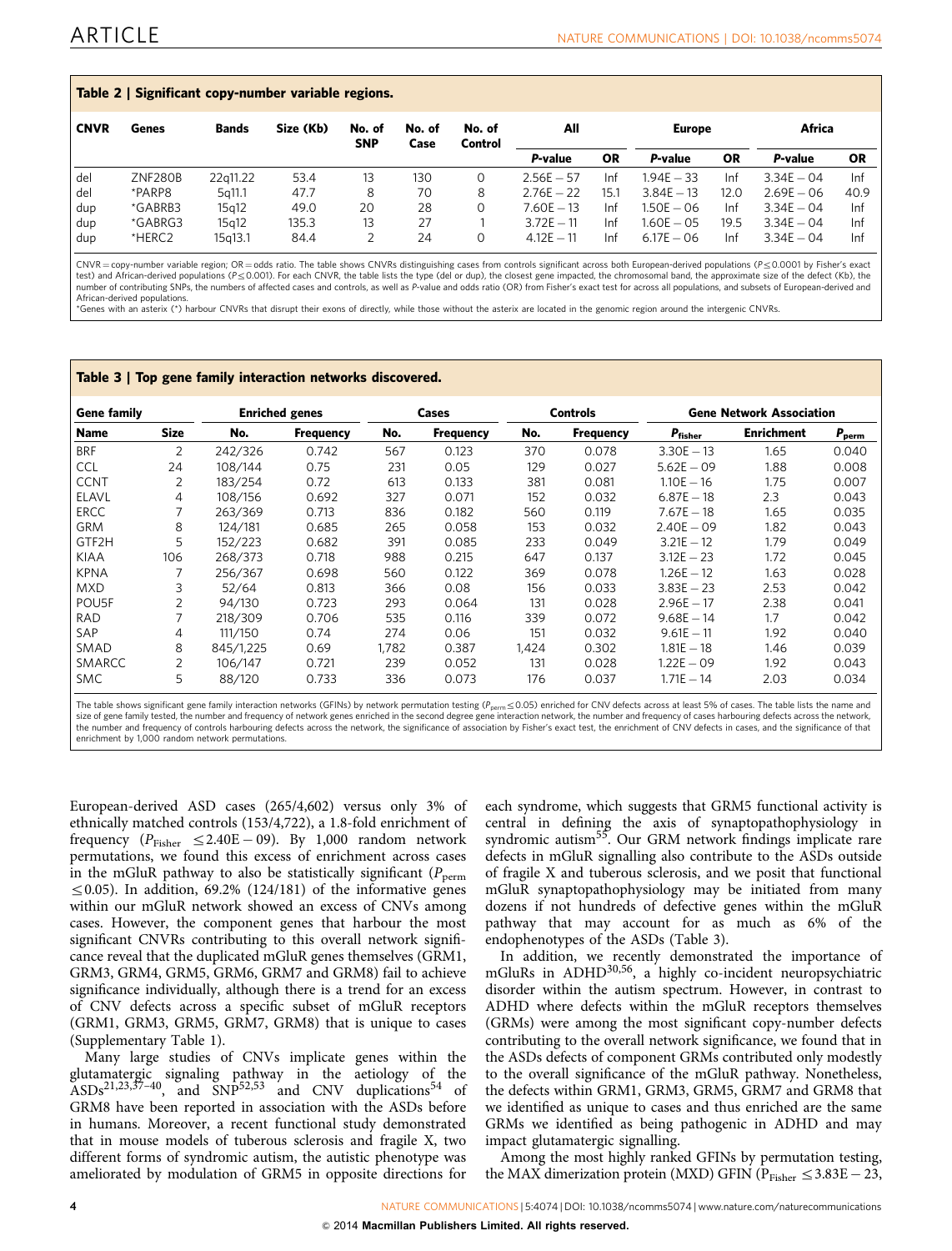<span id="page-4-0"></span>

Figure 2 | Enrichment of optimal CNVRs across mGluR network of genes. Nodes of the network are labelled with their gene names, with red and green representing deletions and duplications, respectively, while grey nodes lack CNV data. Dark and light colours represent enrichment in cases and controls, respectively. The genes defining the network are shown as diamonds, while all other genes are shown as circles. Blue lines indicate evidence of interaction.

enrichment = 2.53,  $P_{perm} \leq 0.042$ ) was the most enriched. The MXD family of genes encode proteins that interact with MYC/ MAX network of basic helix-loop-helix leucine zipper (bHLHZ) transcription factors that regulate cell proliferation, differentiation and apoptosis (MIM  $600021$ )<sup>57</sup>; MXD genes are important candidate tumour suppressor genes as the MXD-MYC-MAX network is dysregulated in various types of cancer<sup>58</sup>. Interestingly an epidemiological link between autism and specific types of cancer has been reported<sup>59</sup>, and anticancer therapeutics were recently shown to modulate ASD phenotypes in the mouse through regulation of synaptic NLGN protein levels<sup>60</sup>. Within the component genes contributing to the MXD GFIN significance, duplications in PARP10 ( $P \le 4.06E - 11$ ,  $OR = 2.04$ ) and UBE3A  $(1.50E - 06, \text{OR} = \text{inf})$  are the most significantly enriched (Supplementary Table 2). It is notable that we found PARP8 as significant across ethnicities as described earlier [\(Table 2](#page-3-0)), and we previously described the importance of structural defects in UBE3A in the  $ASDs^{23}$ .

Other notable significant GFINs uncovered were POU class 5 homeobox (POU5F) GIFN  $(P_{Fisher} \leq 2.96E - 17,$ enrichment = 2.3,  $P_{\text{perm}} \leq 0.008$ , and the SWI/SNF related,

matrix associated, actin-dependent regulator of chromatin, subfamily c (SMARCC) GFIN  $(P_{Fisher}$  $\leq$  1.22E – 09, enrichment = 1.9,  $P_{\text{perm}} \leq 0.035$ ). The POU5F family of genes encodes for transcription factors containing a POU homeodomain, and their role has been demonstrated in embryonic development, especially during early embryogenesis, and it is necessary for embryonic stem cell pluripotency. Component genes of the SMARCC gene family are members of the SWI/SNF family of proteins, whose members display helicase and ATPase activities and which are thought to regulate transcription of certain genes by altering the chromatin structure around those genes. Most interestingly, the KIAA family of genes ranked among the top GFINs ( $P_{\text{Fisher}} \leq 3.12E - 23$ , enrichment = 1.6,  $P_{\text{perm}} \leq 0.040$ ). KIAA genes have been identified in the Kazusa cDNA sequencing project<sup>[61](#page-7-0)</sup> and are predicted from novel large human cDNAs; however, they have no known function.

We also hypothesized that some component members of gene families may contribute disproportionately to the significance of a GFIN because they are highly connected to interacting gene partners that are enriched for CNV defects in ASD. Therefore, we decomposed the 1,732 gene families into their 15,352 component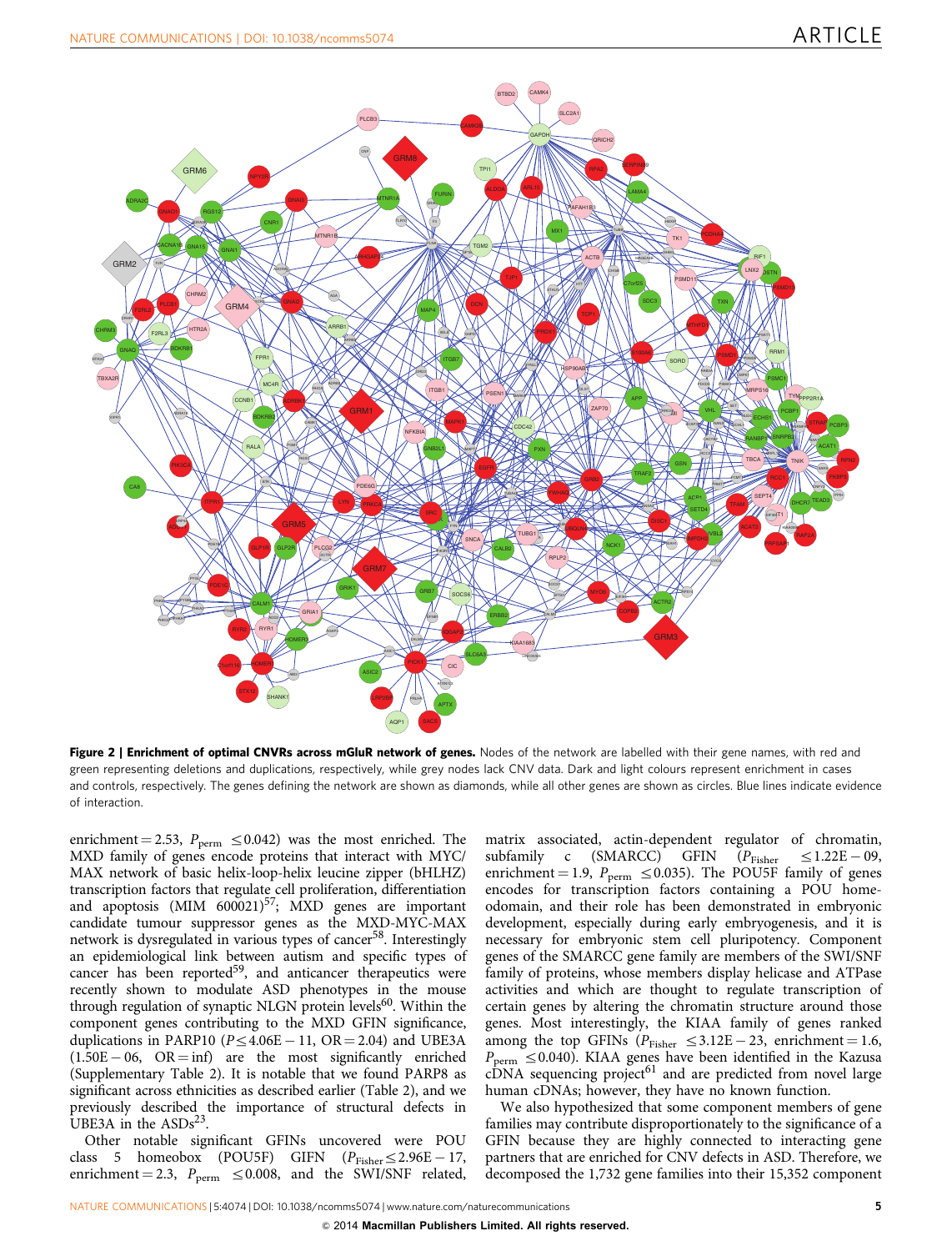| <b>Gene Family Member</b> | <b>Enriched Genes</b> |                  | Cases |                  | Controls       |                  | <b>Gene Network Association</b> |                   |                   |
|---------------------------|-----------------------|------------------|-------|------------------|----------------|------------------|---------------------------------|-------------------|-------------------|
|                           | No.                   | <b>Frequency</b> | No.   | <b>Frequency</b> | #              | <b>Frequency</b> | $P_{\text{fisher}}$             | <b>Enrichment</b> | $P_{\text{perm}}$ |
| AKAP13                    | 7/7                   | 1.00             | 16    | 0.0035           |                | 0.0002           | $1.14E - 04$                    | 16.43             | 0.012             |
| BAG1                      | 7/7                   | 1.00             | 15    | 0.0032           |                | 0.0002           | $2.18E - 04$                    | 15.40             | 0.014             |
| CALM1                     | 9/10                  | 0.90             | 14    | 0.0030           |                | 0.0002           | $4.16E - 04$                    | 14.37             | 0.002             |
| CASP <sub>6</sub>         | 16/17                 | 0.94             | 46    | 0.0100           | 6              | 0.0013           | $2.96E - 09$                    | 7.91              | 0.012             |
| GTF2H3                    | 23/26                 | 0.88             | 42    | 0.0091           | 8              | 0.0017           | $3.66E - 07$                    | 5.41              | 0.009             |
| MAP3K5                    | 11/12                 | 0.92             | 34    | 0.0074           | 4              | 0.0008           | $2.02E - 07$                    | 8.76              | 0.012             |
| NCOR1                     | 9/10                  | 0.90             | 26    | 0.0056           | $\overline{2}$ | 0.0004           | $1.11E - 06$                    | 13.37             | 0.004             |
| PARP1                     | 5/5                   | 1.00             | 5     | 0.0011           | $\Omega$       | 0.0000           | $2.95E - 02$                    | inf               | 0.012             |
| PTPN13                    | 6/6                   | 1.00             | 9     | 0.0019           | 0              | 0.0000           | $1.75E - 03$                    | inf               | 0.007             |
| TCEA1                     | 22/26                 | 0.85             | 39    | 0.0084           |                | 0.0015           | $5.94E - 07$                    | 5.74              | 0.009             |

Table 4 | Most significant individual gene interaction networks ranked by permutation testing.

The table lists the name and gene family member tested, the number and frequency of network genes enriched, the number and frequency of cases harbouring defects, the number and frequency of controls harbouring defects, and the significance of association by Fisher's exact test, the odds ratio of the effect size, and the significance of association by random permutation of network while controlling for number of genes tested.

duplicated genes of which 1,218 had defined networks with data to test for significance by genome-wide network permutation. The calmodulin 1 (CALM1) gene interaction network ranked highest by network permutation testing of case enrichment for CNV defects across 1,000 random gene networks (Fig. 3, Table 4) and represents a novel and attractive candidate gene for the ASDs. Across the CALM1 network, we found CNV defects in 14/ 4,618 cases versus only 1/4726 controls  $(P_{\text{fisher}} \le 4.16E - 04,$ enrichment = 14.37,  $P_{\text{perm}} \leq 0.002$ ), and these defects were distributed such that  $90\%$  (9/10) of genes that harboured CNVs in the CALM1 interactome were enriched in cases. Closer inspection of the most significant CNVR contributing to the CALM1 network significance (Supplementary Table 3) revealed that no single gene was significant on its own; instead, with the exception of only one gene (PTH2R), each contributing CNVR tagged highly penetrant rare defects unique to cases. Calmodulin is the archetype of the family of calcium-modulated proteins of which nearly 20 members have been found. Calmodulin contains 149 amino acids that define four calcium-binding domains used for  $Ca^{2+}$ -mediated coordination of a large number of enzymes, ion channels and other proteins including kinases and phosphatases; its functions include roles in growth and cell cycle regulation as well as in signal transduction and the synthesis and release of neurotransmitters  $[MIM 114180]^{57}$  $[MIM 114180]^{57}$  $[MIM 114180]^{57}$ .

Among other highly ranked first degree gene interaction networks were the nuclear receptor co-repressor 1 (NCOR1;  $P_{\text{fisher}} \leq 1.11E - 06$ , enrichment = 13.37,  $P_{\text{perm}} \leq 0.004$ ) and BCL2-associated athanogene 1 (BAG1;  $P_{\text{fisher}} \le 2.18E - 04$ , enrichment = 15.40,  $P_{\text{perm}} \leq 0.014$ ) networks. NCOR1 is a transcriptional coregulatory protein that appears to assist nuclear receptors in the downregulation of DNA expression through recruitment of histone deacetylases to DNA promoter regions; it is a principal regulator in neural stem cells<sup>51</sup>. The oncogene BCL2 is a membrane protein that blocks the apoptosis pathway, and BAG1 forms a BCL2-associated athanogene and represents a link between growth factor receptors and antiapoptotic mechanisms. The BAG1 gene has been implicated in age-related neuro-degenerative diseases, including Alzheimer's disease<sup>[62,63](#page-7-0)</sup>.

In summary, given the private nature of mutations in the ASDs, considering the cumulative contributions of rare highly penetrant genetic defects boosts our power to discover and prioritize significant pathway defects. As a result, our comprehensive, unbiased analytical approach has identified a diverse set of specific defective biological pathways that contribute to the underlying aetiology of the ASDs. Among GFINs robustly enriched for structural defects, the most enriched was that of



Figure 3 | Enrichment of optimal CNVRs across CALM1 network. The first degree-directed interaction network defined by CALM1 is shown.

the MXD family of genes that has been implicated in cancer pathogenesis<sup>[58](#page-7-0)</sup>, thereby providing concrete genetic defects to explore the reported coincidence of specific cancers with the ASDs<sup>[59](#page-7-0)</sup>. The most highly ranked component duplicated gene interaction network involves defects in CALM1 and its multiple interacting partners that are important in regulating voltageindependent calcium-activated action potentials at the neuronal synapse. Moreover, we found significant enrichment for defects within the GFIN for GRM that defines the mGluR pathway that has previously been shown to be defective in other neuropsychiatric diseases<sup>29,30</sup>. While specific mGluR gene family members have been shown to underlie syndromic ASDs<sup>55</sup>, our findings suggest that rare defects in mGluR signalling also contribute to idiopathic autism across the entire GFIN for GRM genes.

Consequently, in addition to specific neuronal pathways that are expected to be defective in the ASDs like those defined by GRM and CALM duplicate genes, we implicate completely novel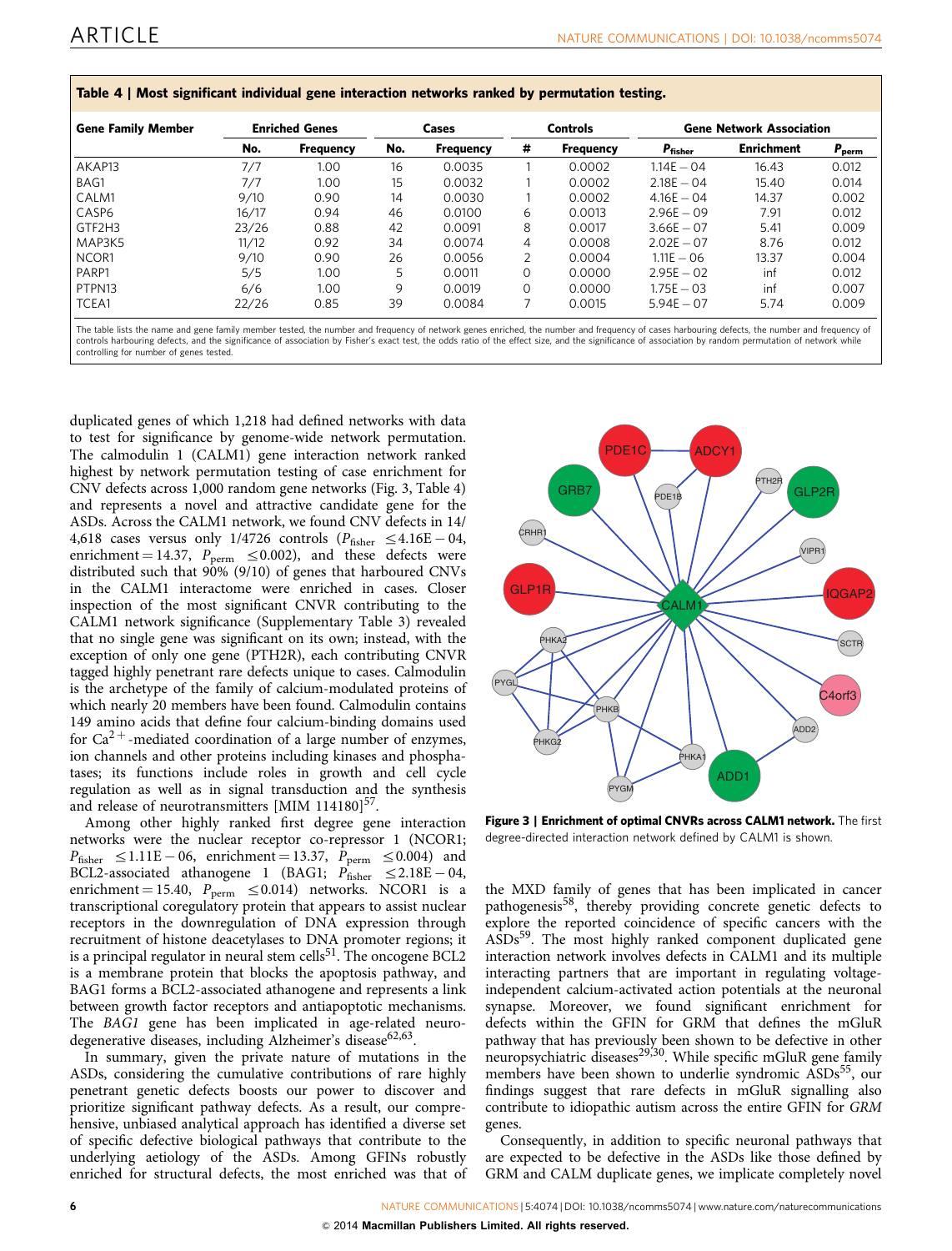<span id="page-6-0"></span>biological pathways such as the MXD pathway specific forms of which may be associated with the ASDs<sup>[59](#page-7-0)</sup>. Given the unmet need for better treatment for neurodevelopmental diseases<sup>[64](#page-7-0)</sup>, the functionally diverse set of defective genetic interaction networks we report presents attractive genetic biomarkers to consider for targeted therapeutic intervention in ASDs and across the neuropsychiatric disease spectrum.

#### Methods

Ethics statement. The research presented here has been approved by the Children's Hospital of Philadelphia IRB (CHOP IRB#: IRB 06-004886). Some patients and their families were recruited through CHOP outreach clinics. Written informed consent was obtained from the participants or their parents using IRB approved consent forms prior to enrollment in the project. There was no discrimination against individuals or families who chose not to participate in the study. All data were analysed anonymously and all clinical investigations were conducted according to the principles expressed in the Declaration of Helsinki.

**Sample processing.** The majority of cases (5,049 of 6,742) and all controls (12,544) were genotyped with genome-wide coverage using the Infinium II platform across various iterations of the HumanHap BeadChip with 550 K, 610 K, 660 K and 1 M markers by the Center for Applied Genomics at The Children's Hospital of Philadelphia (CHOP). There were 1,693 cases genotyped by the AGP consortium. All cases and  $\sim$  50% of controls were re-used from previously pub-<br>lished large ASD studies<sup>21,23,28,44</sup>. All cases were diagnosed by ADI-R/ADOS and fulfilled standard criteria for ASDs. Duplicate samples were removed by selecting unique samples with the best quality (based on genotyping statistics used to QC samples) from clusters defined by single linkage clustering of all pairs of samples with high pairwise identity by state measures (IBS  $\geq$  0.9) across 140 K noncorrelated SNPs. Ethnicity of samples was inferred by a supervised k-means classification ( $k = 3$ ) of the first 10 eigenvectors estimated by principal component analysis across the same subset of 140 K non-correlated SNPs. We used HapMap 3 [\(ref. 45](#page-7-0)) and the Human Genome Diversity Panel<sup>[46](#page-7-0)</sup> samples with known continental ancestry to train the k-means classifier implemented by the R Language for Statistical Computing[65.](#page-7-0)

CNV inference and association. We called CNVs with the PennCNV algorithm[66](#page-7-0), which combines multiple values, including genotyping fluorescence intensity (Log R Ratio), population frequency of SNP minor alleles (B-allele frequency) and SNP spacing into a hidden Markov model. The term 'CNV' represents individual CNV calls, whereas 'CNVR' refers to population-level variation shared across subjects. Quality control thresholds for sample inclusion in CNV analysis included a high call rate (call rate  $\geq$ 95%) across SNPs, low s.d. of normalized intensity (s.d.  $\leq$ 0.3), low absolute genomic wave artefacts (|GCWF|  $\leq$ 0.02) and low numbers of CNVs called (#CNVs  $\leq$ 100). Genome-wide differences in CNV burden, defined as the average span of CNVs, between cases and controls and estimates of significance were computed using PLINK<sup>67</sup>. CNVRs were defined based on the genomic boundaries of individual CNVs, and the significance of the difference in CNVR frequency between cases and controls was evaluated at each CNVR using Fisher's exact test.

Gene family interaction networks definition and association. We extended our previous work on ADHD<sup>30</sup> here to rank all GFINs by a network permutation test. Specifically, using merged human interactome data from three different yeast two hybrid generated data sets<sup>49–51</sup> accessed through the Human Interactome  $D$ atabase<sup>68</sup>, we defined the directed second-degree gene interaction network for all gene families here just as we did for the sole metabotropic glutamate receptor gene family network in ADHD. Specifically, here we use GFIN to refer to these gene family-derived interaction networks. In sum, we found 2,611 gene families with at<br>least two members based on official HUGO<sup>48</sup> gene nomenclature, and generated 1,732 GFINs using. For 1,557 GFINs with defined CNVs, we calculated an odds ratio of cumulative network enrichment over all genes harbouring CNVs within the network. Moreover, for each GFIN, we quantified its enrichment by a permutation test of 1,000 second-degree gene interaction networks derived from a random set of N genes, where N is the number of members of a given gene family. Because the CNVs we are focused on are so rare, we are relatively underpowered to achieve significance by permutation testing after correcting for multiple GFIN tests. However, we report all GFINs in the manuscript in order of their nominal/marginal significance.

Experimental validation of CNVs. Significant CNVRs that we identified were validated using commercially available qPCR Taqman probes run on the ABI GeneAmp 9700 system from Life Technology. Supplementary Data 1 lists 251 reactions that we tested using 121 different genomic probes across 85 different samples for which DNA was available. For deletions, our sensitivity  $=$  0.65, specificity  $= 1.00$ , NPV  $= 1.00$  and PPV  $= 0.88$ . For duplications, our sensitivity = 0.68, specificity = 0.99, NPV = 0.94 and PPV = 0.91.

#### References

- 1. Muhle, R., Trentacoste, S. V. & Rapin, I. The genetics of autism. Pediatrics 113, e472–e486 (2004).
- 2. Fombonne, E. The prevalence of autism. JAMA 289, 87–89 (2003).
- 3. Autism and Developmental Disabilities Monitoring Network Surveillance Year 2002 Principal Investigators; Centers for Disease Control and Prevention. Prevalence of autism spectrum disorders--autism and developmental disabilities monitoring network, 14 sites, United States, 2002. MMWR Surveill Summ Morb Mortal Wkly report Surveill Summ/CDC 56, 12–28 (2007).
- 4. Autism and Developmental Disabilities Monitoring Network Surveillance Year 2006 Principal Investigators; Centers for Disease Control and Prevention (CDC). Prevalence of autism spectrum disorders - Autism and Developmental Disabilities Monitoring Network, United States, 2006. MMWR Surveill Summ Morb Mortal Wkly report Surveill Summ/CDC 58, 1–20 (2009).
- 5. Blumberg, SJ, Ph D & Bramlett, M. D. Changes in Prevalence of Parent-reported Autism Spectrum Disorder in School-aged U. S. Children: 2007 to 2011–2012 (Hyattsville, 2013); 20782. Available [http://www.cdc.gov/nchs/data/nhsr/](http://www.cdc.gov/nchs/data/nhsr/nhsr065.pdf) [nhsr065.pdf.](http://www.cdc.gov/nchs/data/nhsr/nhsr065.pdf)
- 6. Kim, Y. S. et al. Prevalence of autism spectrum disorders in a total population sample. Am. J. Psychiatry 168, 904-912 (2011).
- 7. Folstein, S. E. & Rosen-Sheidley, B. Genetics of autism: complex aetiology for a heterogeneous disorder. Nat. Rev. Genet. 2, 943–955 (2001).
- 8. Folstein, S. & Rutter, M. Infantile autism: a genetic study of 21 twin pairs. J. Child Psychol. Psychiatry 18, 297–321 (1977).
- 9. Steffenburg, S. et al. A twin study of autism in Denmark, Finland, Iceland, Norway and Sweden. J. Child Psychol. Psychiatry 30, 405–416 (1989).
- 10. Bailey, A. et al. Autism as a strongly genetic disorder: evidence from a British twin study. Psychol. Med. 25, 63–77 (1995).
- 11. Ozonoff, S. et al. Recurrence risk for autism spectrum disorders: a baby siblings research consortium study. Pediatrics 128, e488–e495 (2011).
- 12. Constantino, J. N., Zhang, Y., Frazier, T., Abbacchi, A. M. & Law, P. Sibling recurrence and the genetic epidemiology of autism. Am. J. Psychiatry 167, 1349–1356 (2010).
- 13. Kolevzon, A., Smith, C. J., Schmeidler, J., Buxbaum, J. D. & Silverman, J. M. Familial symptom domains in monozygotic siblings with autism. Am. J. Med. Genet. B. Neuropsychiatr. Genet. 129B, 76–81 (2004).
- 14. Betancur, C. Etiological heterogeneity in autism spectrum disorders: more than 100 genetic and genomic disorders and still counting. Brain Res. 1380, 42–77 (2011).
- 15. Iossifov, I. et al. De novo gene disruptions in children on the autistic spectrum. Neuron 74, 285–299 (2012).
- 16. Huguet, G., Ey, E. & Bourgeron, T. The genetic landscapes of autism spectrum disorders. Annu. Rev. Genomics Hum. Genet. 14, 191–213 (2013).
- 17. Sanders, S. J. et al. De novo mutations revealed by whole-exome sequencing are strongly associated with autism. Nature 485, 237–241 (2012).
- 18. Neale, B. M. et al. Patterns and rates of exonic de novo mutations in autism spectrum disorders. Nature 485, 242–245 (2012).
- 19. O'Roak, B. J. et al. Sporadic autism exomes reveal a highly interconnected protein network of de novo mutations. Nature 485, 246–250 (2012).
- 20. Jamain, S. et al. Mutations of the X-linked genes encoding neuroligins NLGN3 and NLGN4 are associated with autism. Nat. Genet. 34, 27–29 (2003).
- 21. Pinto, D. et al. Functional impact of global rare copy number variation in autism spectrum disorders. Nature 466, 368–372 (2010).
- 22. Szatmari, P. et al. Mapping autism risk loci using genetic linkage and chromosomal rearrangements. Nat. Genet. 39, 319–328 (2007).
- 23. Glessner, J. T. et al. Autism genome-wide copy number variation reveals ubiquitin and neuronal genes. Nature 459, 569–573 (2009).
- 24. Buxbaum, J. D. et al. Association between a GABRB3 polymorphism and autism. Mol. Psychiatry 7, 311–316 (2002).
- 25. Collins, A. L. et al. Investigation of autism and GABA receptor subunit genes in multiple ethnic groups. Neurogenetics 7, 167–174 (2006).
- 26. Ma, D. Q. et al. Identification of significant association and gene-gene interaction of GABA receptor subunit genes in autism. Am. J. Hum. Genet. 77, 377–388 (2005).
- 27. Matsunami, N. et al. Identification of rare recurrent copy number variants in high-risk autism families and their prevalence in a large ASD population. PLoS ONE 8e52239 (2013).
- 28. Wang, K. et al. Common genetic variants on 5p14.1 associate with autism spectrum disorders. Nature 459, 528–533 (2009).
- 29. Glessner, J. T. et al. Strong synaptic transmission impact by copy number variations in schizophrenia. Proc. Natl Acad. Sci. USA 107, 10584–10589 (2010).
- 30. Elia, J. et al. Genome-wide copy number variation study associates metabotropic glutamate receptor gene networks with attention deficit hyperactivity disorder. Nat. Genet. 44, 78-84 (2012).
- 31. Fujii, Y. et al. Positive associations of polymorphisms in the metabotropic glutamate receptor type 3 gene (GRM3) with schizophrenia. Psychiatr. Genet. 13, 71–76 (2003).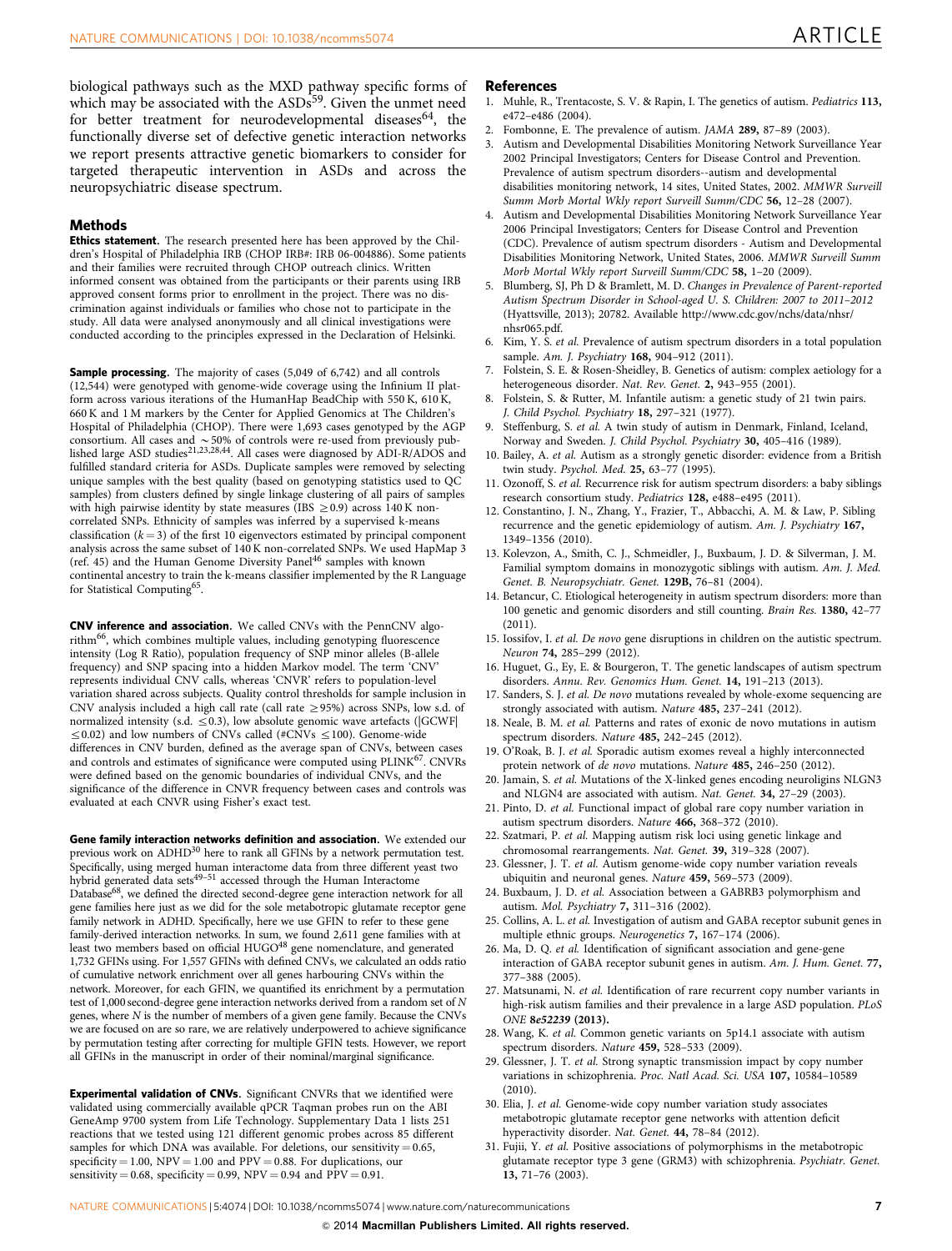- <span id="page-7-0"></span>32. Li, Z.-J. et al. The association between glutamate receptor gene SNP and schizophrenia. Fa Yi Xue Za Zhi 24, 369–374 377 (2008).
- 33. Shibata, H. et al. Association study of polymorphisms in the group III metabotropic glutamate receptor genes, GRM4 and GRM7, with schizophrenia. Psychiatr. Res. 167, 88–96 (2009).
- 34. Ohtsuki, T. et al. A polymorphism of the metabotropic glutamate receptor mGluR7 (GRM7) gene is associated with schizophrenia. Schizophr. Res. 101, 9–16 (2008).
- 35. Bolonna, A. A., Kerwin, R. W., Munro, J., Arranz, M. J. & Makoff, A. J. Polymorphisms in the genes for mGluR types 7 and 8: association studies with schizophrenia. Schizophr. Res. 47, 99–103 (2001).
- 36. Takaki, H. et al. Positive associations of polymorphisms in the metabotropic glutamate receptor type 8 gene (GRM8) with schizophrenia. Am. J. Med. Genet. B Neuropsychiatr. Genet. 128B, 6–14 (2004).
- 37. Moreno-De-Luca, D. et al. Using large clinical data sets to infer pathogenicity for rare copy number variants in autism cohorts. Mol. Psychiatry 18, 1090–1095 (2013).
- 38. Gilman, S. R. et al. Rare de novo variants associated with autism implicate a large functional network of genes involved in formation and function of synapses. Neuron 70, 898–907 (2011).
- 39. Sakai, Y. et al. Protein interactome reveals converging molecular pathways among autism disorders. Sci. Transl Med. 3, 86ra49 (2011).
- 40. Noh, H. J. et al. Network topologies and convergent aetiologies arising from deletions and duplications observed in individuals with autism. PLoS. Genet. 9, e1003523 (2013).
- 41. Hopkins, A. L. & Groom, C. R. The druggable genome. Nat. Rev. Drug Discov. 1, 727–730 (2002).
- 42. Hadley, D. et al. Patterns of sequence conservation in presynaptic neural genes. Genome Biol. 7, R105 (2006).
- 43. Zoghbi, H. Y. Postnatal neurodevelopmental disorders: meeting at the synapse? Science 302, 826-830 (2003).
- 44. Anney, R. et al. A genomewide scan for common alleles affecting risk for autism. Hum. Mol. Genet. 19, 4072–4082 (2010).
- 45. Altshuler, D. M. et al. Integrating common and rare genetic variation in diverse human populations. Nature 467, 52-58 (2010).
- 46. Cann, H. M. et al. A human genome diversity cell line panel. Science 296, 261–262 (2002).
- 47. Van der Zwaag, B. et al. Gene-network analysis identifies susceptibility genes related to glycobiology in autism. PLoS ONE 4, e5324 (2009).
- 48. HUGO Gene Nomenclature Committee Home Page|HUGO Gene Nomenclature Committee (n.d.). Available<http://www.genenames.org/> Accessed 18 February (2013).
- 49. Venkatesan, K. et al. An empirical framework for binary interactome mapping. Nat. Methods 6, 83–90 (2009).
- 50. Rual, J.-F. et al. Towards a proteome-scale map of the human protein-protein interaction network. Nature 437, 1173–1178 (2005).
- 51. Hermanson, O., Jepsen, K. & Rosenfeld, M. G. N-CoR controls differentiation of neural stem cells into astrocytes. Nature 419, 934–939 (2002).
- 52. Li, H. et al. The association analysis of RELN and GRM8 genes with autistic spectrum disorder in Chinese Han population. Am. J. Med. Genet. B Neuropsychiatr. Genet. 147B, 194–200 (2008).
- 53. Serajee, F. J., Zhong, H., Nabi, R. & Huq, AHMM The metabotropic glutamate receptor 8 gene at 7q31: partial duplication and possible association with autism. J. Med. Genet. 40, e42 (2003).
- 54. Cuscó, I. et al. Autism-specific copy number variants further implicate the phosphatidylinositol signaling pathway and the glutamatergic synapse in the etiology of the disorder. Hum. Mol. Genet. 18, 1795–1804 (2009).
- 55. Auerbach, B. D., Osterweil, E. K. & Bear, M. F. Mutations causing syndromic autism define an axis of synaptic pathophysiology. Nature 480, 63–68 (2011).
- 56. Elia, J. et al. Rare structural variants found in attention-deficit hyperactivity disorder are preferentially associated with neurodevelopmental genes. Mol. Psychiatry 15, 637–646 (2009).
- 57. OMIM Online Mendelian Inheritance in Man (n.d.). Available [http://](http://omim.org/) [omim.org/](http://omim.org/). Accessed 18 February (2013).
- 58. Nair, S. K. & Burley, S. K. X-ray structures of Myc-Max and Mad-Max recognizing DNA. Molecular bases of regulation by proto-oncogenic transcription factors. Cell 112, 193–205 (2003).
- 59. Kao, H.-T., Buka, S. L., Kelsey, K. T., Gruber, D. F. & Porton, B. The correlation between rates of cancer and autism: an exploratory ecological investigation. PLoS ONE 5, e9372 (2010).
- 60. Gkogkas, C. G. et al. Autism-related deficits via dysregulated eIF4E-dependent translational control. Nature 493, 371–377 (2013).
- 61. Kikuno, R. et al. HUGE: a database for human KIAA proteins, a 2004 update integrating HUGEppi and ROUGE. Nucleic Acids Res. 32, D502–D504 (2004).
- 62. Elliott, E., Tsvetkov, P. & Ginzburg, I. BAG-1 associates with Hsc70.Tau complex and regulates the proteasomal degradation of Tau protein. J. Biol. Chem. 282, 37276–37284 (2007).
- 63. Elliott, E., Laufer, O. & Ginzburg, I. BAG-1M is up-regulated in hippocampus of Alzheimer's disease patients and associates with tau and APP proteins. J. Neurochem. 109, 1168–1178 (2009).
- 64. McMahon, F. J. & Insel, T. R. Pharmacogenomics and personalized medicine in neuropsychiatry. Neuron 74, 773–776 (2012).
- 65. R Core Team (n.d.) R: A language and environment for statistical computing. Available<http://www.r-project.org/>. Accessed 18 February (2013).
- 66. Wang, K. et al. PennCNV: an integrated hidden Markov model designed for high-resolution copy number variation detection in whole-genome SNP genotyping data. Genome Res. 17, 1665–1674 (2007).
- 67. Purcell, S. et al. PLINK: a tool set for whole-genome association and population-based linkage analyses. Am. J. Hum. Genet. 81, 559–575 (2007). 68. Human Interactome Database (n.d.). Available [http://](http://interactome.dfci.harvard.edu/H_sapiens/)
- [interactome.dfci.harvard.edu/H\\_sapiens/](http://interactome.dfci.harvard.edu/H_sapiens/). Accessed 18 February (2013).

#### Acknowledgements

We thank all study participants and their families. We thank all the staff at the Center for Applied Genomics at CHOP for their invaluable contributions to recruitment of study subjects and genotyping of samples. We also gratefully acknowledge the resources provided by the AGRE Consortium and their participating families, and by the Autism Genome Project (AGP) Consortium and their participating families. The study was funded by an Institutional Development Fund from The Children's Hospital of Philadelphia; The Margaret Q Landenberger Foundation; The Lurie Family Foundation; The Kubert Estate Fund and by U01HG005830. AGRE is a program of Autism Speaks and is at present supported, in part, by grant 1U24MH081810 from the National Institute of Mental Health to C.M. Lajonchere (PI) and formerly by grant MH64547 to D.H. Geschwind (PI). AGRE-approved academic researchers can acquire the data sets from AGRE at<http://www.agre.org>. There were 1,693 cases of the full AGP data sets that were genotyped by the AGP consortium. The full AGP data sets are made available from dbGaP at [http://www.ncbi.nlm.nih.gov/gap.](http://www.ncbi.nlm.nih.gov/gap) The remaining 5,049 cases and all 12,544 controls were all genotyped by the Center for Applied Genomics at the Children's Hospital of Philadelphia.

#### Author contributions

D.H., Z.W., C.K., J.C., J.G. and H.H. conceived the study. D.H., A.K., K.T., F.M., and H.Q. performed computational analyses. A.M.H., L.V., R.P., and C.K. performed genotyping and experimental validation. H.H. and AGP consortium coordinated sample recruitment. D.H., C.K., Z.W., and H.H. interpreted the results. D.H. and H.H. wrote the manuscript. All authors read, edited and approved the final manuscript

#### Additional information

Supplementary Information accompanies this paper at [http://www.nature.com/](http://www.nature.com/naturecommunications) [naturecommunications](http://www.nature.com/naturecommunications)

Competing financial interests: The authors have no competing financial interests.

Reprints and permission information is available online at [http://npg.nature.com/](http://npg.nature.com/reprintsandpermissions/) [reprintsandpermissions/](http://npg.nature.com/reprintsandpermissions/)

How to cite this article: Hadley, D. et al. The impact of the metabotropic glutamate receptor and other gene family interaction networks on autism. Nat. Commun. 5:4074 doi: 10.1038/ncomms5074 (2014).

This work is licensed under a Creative Commons Attribution 3.0  $\odot$  $\left($ cc Unported License. The images or other third party material in this article are included in the article's Creative Commons license, unless indicated otherwise in the credit line; if the material is not included under the Creative Commons license, users will need to obtain permission from the license holder to reproduce the material. To view a copy of this license, visit<http://creativecommons.org/licenses/by/3.0/>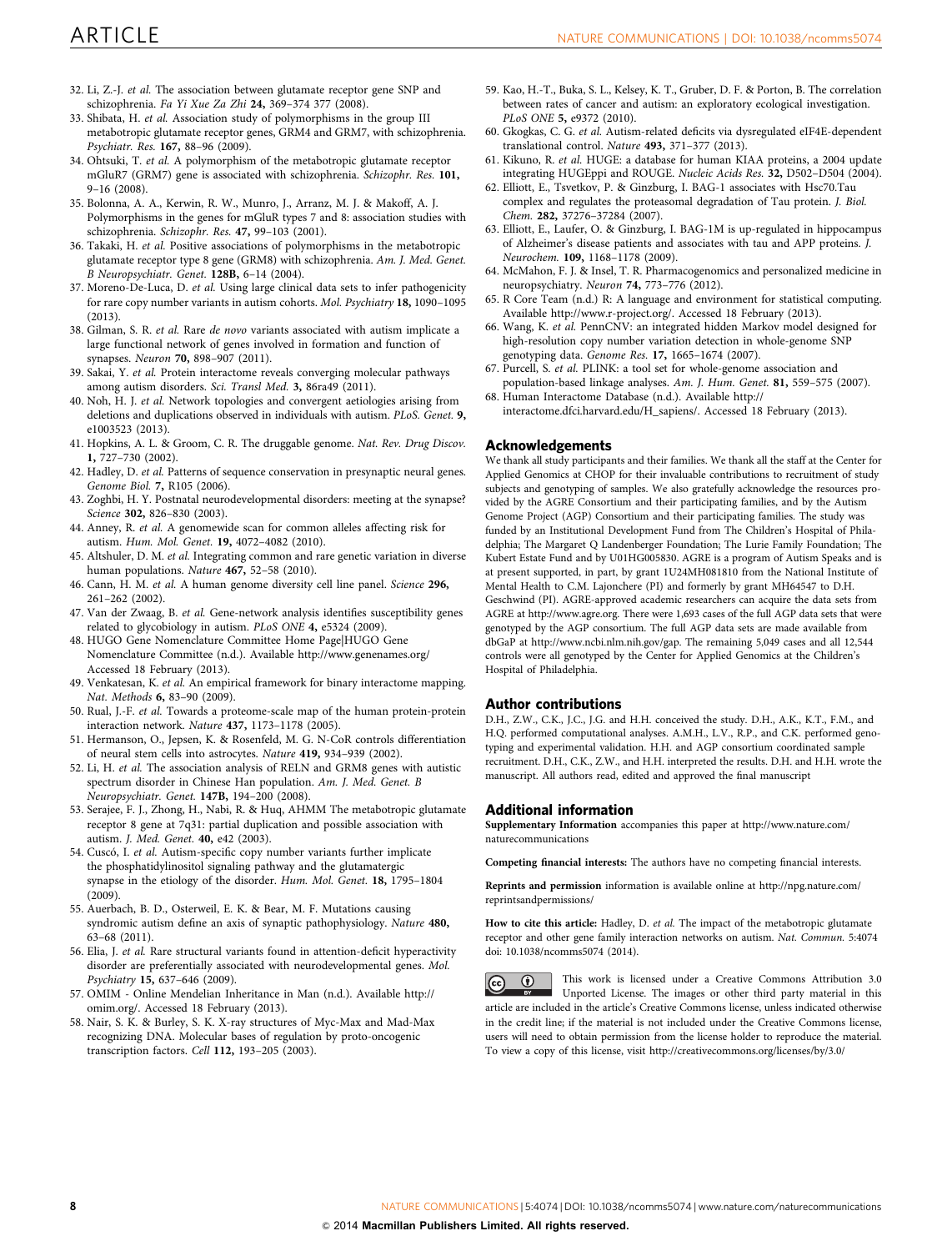Dalila Pinto<sup>1,2,3,4,5,6</sup>, Alison Merikangas<sup>11</sup>, Lambertus Klei<sup>12</sup>, Jacob A.S. Vorstman<sup>13</sup>, Ann Thompson<sup>14</sup>, Regina Regan<sup>15,16</sup>, Alistair T. Pagnamenta<sup>17</sup>, Bárbara Oliveira<sup>18,19</sup>, Tiago R. Magalhaes<sup>15,16</sup>, John Gilbert<sup>22</sup>, Eftichia Duketis<sup>23</sup>, Maretha V. De Jonge<sup>13</sup>, Michael Cuccaro<sup>22</sup>, Catarina T. Correia<sup>18,19</sup>, Judith Conroy<sup>16,26</sup>, Inês C. Conceicão<sup>18,19</sup>, Andreas G. Chiocchetti<sup>23</sup>, Jillian P. Casey<sup>15,16</sup>, Nadia Bolshakova<sup>11</sup>, Elena Bacchelli<sup>27</sup>, Richard Anney<sup>11</sup>, Lonnie Zwaigenbaum<sup>28</sup>, Kerstin Wittemeyer<sup>29</sup>, Simon Wallace<sup>30</sup>, Herman van Engeland<sup>13</sup>, Latha Soorya<sup>1,2,75</sup>, Bernadette Rogé<sup>31</sup>, Wendy Roberts<sup>32</sup>, Fritz Poustka<sup>23</sup>, Susana Mouga<sup>33,34</sup>, Nancy Minshew<sup>12</sup>, Susan G. McGrew<sup>35</sup>, Catherine Lord<sup>36</sup>, Marion Leboyer<sup>37,38,39,40</sup>, Ann S. Le Couteur<sup>41</sup>, Alexander Kolevzon<sup>1,2,6</sup>, Suma Jacob<sup>42,43</sup>, Stephen Guter<sup>42</sup>, Jonathan Green<sup>44,45</sup>, Andrew Green<sup>16,46</sup>, Christopher Gillberg<sup>47</sup>, Bridget A. Fernandez<sup>48</sup>, Frederico Duque<sup>33,34</sup>, Richard Delorme<sup>37,49,50,51</sup>, Geraldine Dawson<sup>52</sup>, Cátia Café<sup>33</sup>, Sean Brennan<sup>11</sup>, Thomas Bourgeron<sup>37,49,50,53</sup>, Patrick F. Bolton<sup>54,55</sup>, Sven Bölte<sup>23,77</sup>, Raphael Bernier<sup>56</sup>, Gillian Baird<sup>57</sup>, Anthony J. Bailey<sup>30,78</sup>, Evdokia Anagnostou<sup>58</sup>, Joana Almeida<sup>33</sup>, Ellen M. Wijsman<sup>59,60</sup>, Veronica J. Vieland<sup>61</sup>, Astrid M. Vicente<sup>18,19</sup>, Gerard D. Schellenberg<sup>24</sup>, Margaret Pericak-Vance<sup>22</sup>, Andrew D. Paterson<sup>10,62</sup>, Jeremy R. Parr<sup>63</sup>, Guiomar Oliveira<sup>33,34</sup>, Joana Almeida<sup>33,34</sup>, Cátia Café<sup>33,34</sup>, Susana Mouga<sup>33,34</sup>, Catarina Correia<sup>33,34</sup>, John I. Nurnberger<sup>64,65</sup>, Anthony P. Monaco<sup>17,79</sup>, Elena Maestrini<sup>27</sup>, Sabine M. Klauck<sup>67</sup>, Hakon Hakonarson<sup>68,69</sup>, Jonathan L. Haines<sup>25,80</sup>, Daniel H. Geschwind<sup>21</sup>, Christine M. Freitag<sup>23</sup>, Susan E. Folstein<sup>70</sup>, Sean Ennis<sup>16,46</sup>, Hilary Coon<sup>71</sup>, Agatino Battaglia<sup>72</sup>, Peter Szatmari<sup>14,81</sup>, James S. Sutcliffe<sup>25</sup>, Joachim Hallmayer<sup>73</sup>, Michael Gill<sup>11</sup>, Edwin H. Cook<sup>42</sup>, Joseph D. Buxbaum<sup>1,2,3,4,6,74</sup>, Bernie Devlin<sup>12</sup>, Louise Gallagher<sup>11</sup>, Catalina Betancur<sup>7,8,9</sup>, Stephen W. Scherer<sup>10,20</sup>

<sup>1</sup>Seaver Autism Center for Research and Treatment, Icahn School of Medicine at Mount Sinai, New York, New York 10029, USA; <sup>2</sup>Department of Psychiatry, Icahn School of Medicine at Mount Sinai, New York, New York 10029, USA; <sup>3</sup>Department of Genetics and Genomic Sciences, Icahn School of Medicine at Mount Sinai, New York, New York 10029, USA; <sup>4</sup>The Mindich Child Health and Development Institute, Icahn School of Medicine at Mount Sinai, New York, New York 10029, USA; <sup>5</sup>The Icahn Institute for Genomics and Multiscale Biology, Icahn School of Medicine at Mount Sinai, New York, New York 10029, USA; <sup>6</sup>Friedman Brain Institute, Icahn School of Medicine at Mount Sinai, New York, New York 10029, USA; <sup>7</sup>INSERM, U1130, 75005 Paris, France; <sup>8</sup>CNRS, UMR 8246, 75005 Paris, France; <sup>9</sup>Sorbonne Universités, UPMC Université Paris 6, Neuroscience Paris Seine, 75005 Paris, France; <sup>10</sup>Program in Genetics and Genome Biology, The Centre for Applied Genomics, The Hospital for Sick Children, Toronto, Ontario, Canada M5G1L7; <sup>11</sup>Discipline of Psychiatry, School of Medicine, Trinity College Dublin, Dublin 8, Ireland; <sup>12</sup>Department of Psychiatry, University of Pittsburgh School of Medicine, Pittsburgh, Pennsylvania 15213, USA; <sup>13</sup>Department of Psychiatry, Brain Center Rudolf Magnus, University Medical Center Utrecht, 3584CX Utrecht, The Netherlands; <sup>14</sup>Department of Psychiatry and Behavioural Neurosciences, Offord Centre for Child Studies, McMaster University, Hamilton, Ontario, Canada L8S 4K1; <sup>15</sup>National Children's Research Centre, Our Lady's Children's Hospital, Dublin 12, Ireland; <sup>16</sup>Academic Centre on Rare Diseases, School of Medicine and Medical Science, University College Dublin, Dublin 4, Ireland; <sup>17</sup>Wellcome Trust Centre for Human Genetics, University of Oxford, Oxford OX3 7BN, UK; <sup>18</sup>Instituto Nacional de Saúde Doutor Ricardo Jorge, 1649-016 Lisboa, Portugal; <sup>19</sup>Center for Biodiversity, Functional & Integrative Genomics, Faculty of Sciences, University of Lisbon, 1749-016 Lisboa, Portugal; <sup>20</sup>McLaughlin Centre, University of Toronto, Toronto, Ontario, Canada M5S1A1; <sup>21</sup>Department of Neurology and Center for Autism Research and Treatment, Semel Institute, David Geffen School of Medicine, University of California, Los Angeles, California 90095, USA; <sup>22</sup>John P. Hussman Institute for Human Genomics, Dr John T. Macdonald Foundation Department of Human Genetics, University of Miami School of Medicine, Miami, Florida 33136, USA; <sup>23</sup>Department of Child and Adolescent Psychiatry, Psychosomatics and Psychotherapy, Goethe-University, 60528 Frankfurt am Main, Germany; <sup>24</sup>Pathology and Laboratory Medicine, Perelman School of Medicine, University of Pennsylvania, Philadelphia, Pennsylvania 19104, USA; <sup>25</sup>Vanderbilt Brain Institute, Center for Human Genetics Research and Department of Molecular Physiology & Biophysics, Vanderbilt University, Nashville, Tennessee 37232, USA; <sup>26</sup>Children's University Hospital Temple Street, Dublin 1, Ireland; <sup>27</sup>Department of Pharmacy and Biotechnology, University of Bologna, 40126 Bologna, Italy; <sup>28</sup>Department of Pediatrics, University of Alberta, Edmonton, Alberta, Canada T6B 2H3; <sup>29</sup>School of Education, University of Birmingham, Birmingham B15 2TT, UK; <sup>30</sup>Department of Psychiatry, University of Oxford, Warneford Hospital, Oxford OX3 7JX, UK; <sup>31</sup>Unité de Recherche Interdisciplinaire Octogone, Centre d'Etudes et de Recherches en Psychopathologie, Toulouse 2 University, 31058 Toulouse, France; <sup>32</sup>Autism Research Unit, The Hospital for Sick Children, Toronto, Ontario, Canada M5G 1X8; <sup>33</sup>Unidade de Neurodesenvolvimento e Autismo do Servico do Centro de Desenvolvimento da Crianca and Centro de Investigação e Formação Clinica, Pediatric Hospital, Centro Hospitalar e Universitário de Coimbra, 3000-602 Coimbra, Portugal; <sup>34</sup>University Clinic of Pediatrics and Institute for Biomedical Imaging and Life Science, Faculty of Medicine, University of Coimbra, 3000-354 Coimbra, Portugal; <sup>35</sup>Department of Pediatrics, Vanderbilt University, Nashville, Tennessee 37232, USA; <sup>36</sup>Weill Cornell Medical College/New York Presbyterian Hospital Teachers College, New York, New York 10065, USA; <sup>37</sup>FondaMental Foundation, 94010 Créteil, France; <sup>38</sup>INSERM U955, Psychiatrie Génétique, 94010 Créteil, France; <sup>39</sup>Université Paris Est, Faculté de Médecine, 94010 Créteil, France; <sup>40</sup>Assistance Publique-Hôpitaux de Paris, Henri Mondor-Albert Chenevier Hospital, Department of Psychiatry, 94010 Créteil, France; <sup>41</sup>Institute of Health and Society, Newcastle University, Newcastle upon Tyne NE1 4LP, UK; 42Institute for Juvenile Research and Department of Psychiatry, University of Illinois at Chicago, Chicago, Illinois 60608, USA; <sup>43</sup>Present address: Institute of Translational Neuroscience, Department of Psychiatry, University of Minnesota, Minneapolis, Minnesota 55455, USA; 44Institute of Brain, Behaviour and Mental Health, University of Manchester, Manchester M139PL, UK; 45Manchester Academic Health Sciences Centre, Manchester M13 9NT, UK; 46National Centre for Medical Genetics, Our Lady's Children's Hospital, Dublin 12, Ireland; 47Gillberg Neuropsychiatry Centre, University of Gothenburg, 41119 Gothenburg, Sweden; 48Discipline of Genetics, Faculty of Medicine, Memorial University of Newfoundland, St John's, Newfoundland, Canada A1B 3V6; 49Institut Pasteur, Human Genetics and Cognitive Functions Unit, 75015 Paris, France; <sup>50</sup>CNRS URA 2182 Genes, Synapses and Cognition, Institut Pasteur, 75015 Paris, France; <sup>51</sup>Assistance Publique-Hôpitaux de Paris, Robert Debré Hospital, Department of Child and Adolescent Psychiatry, 75019 Paris, France; 52Department of Psychiatry and Behavioral Sciences, Duke University School of Medicine, Durham, North Carolina 27710, USA; <sup>53</sup>University Paris Diderot, Sorbonne Paris Cité, 75013 Paris, France; <sup>54</sup>Kings College London, Institute of Psychiatry, London SE5 8AF, UK; <sup>55</sup>South London & Maudsley Biomedical